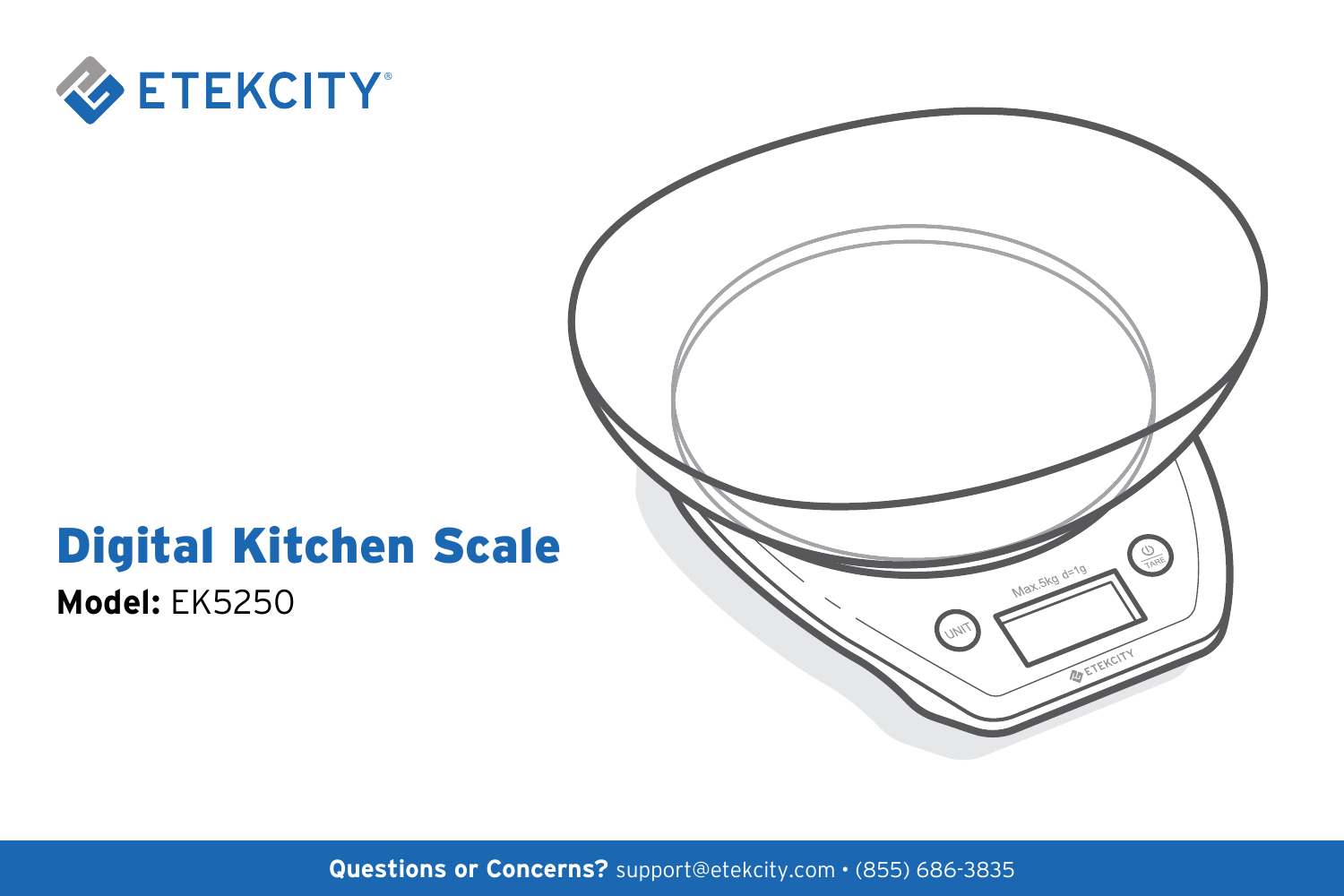#### Thank you for purchasing the Digital Kitchen Scale by Etekcity.

If you have any questions or concerns, please reach out to our helpful Customer Support Team at **support@etekcity.com**. We hope you enjoy your new digital kitchen scale!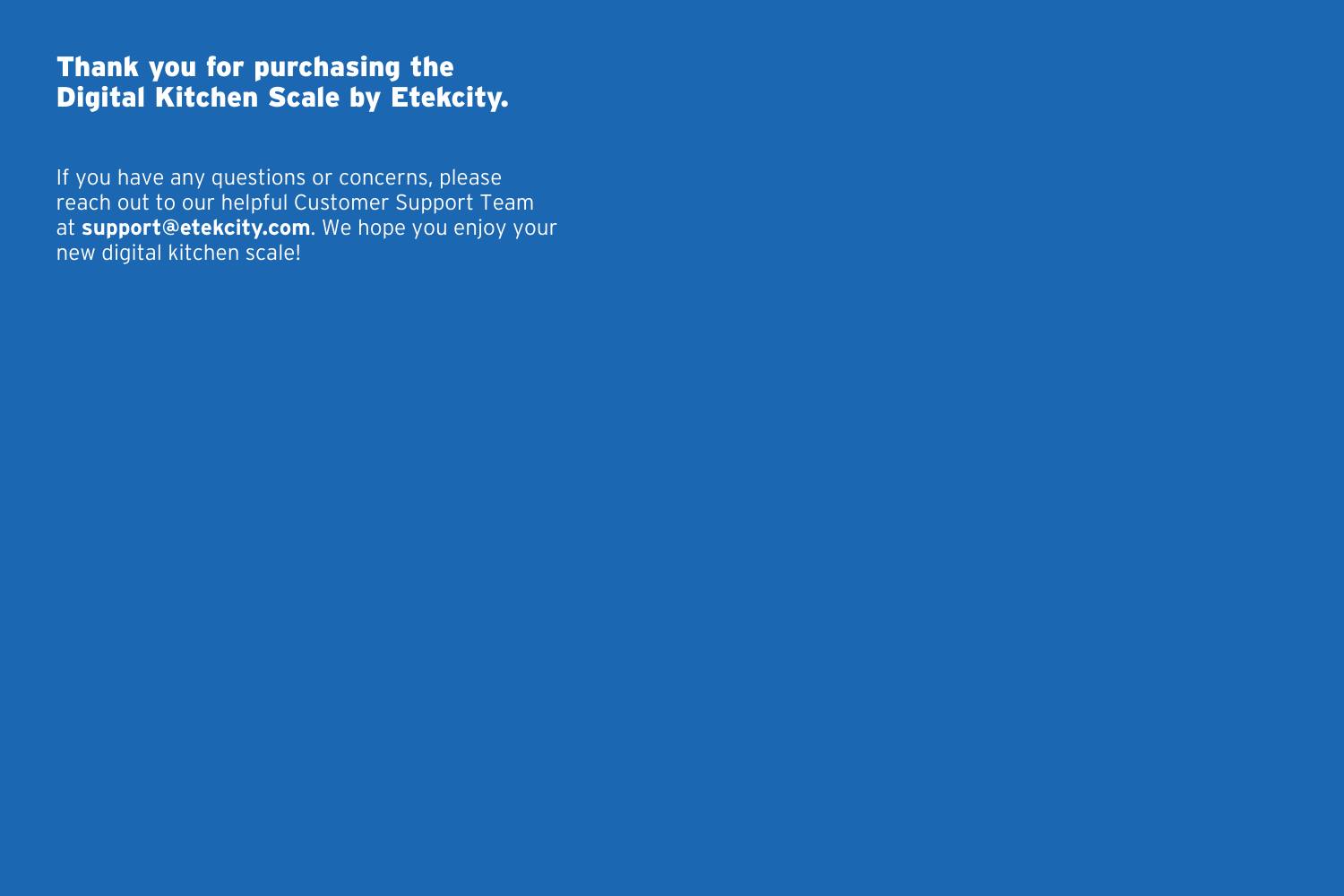#### Table of Contents

| Package Contents        | з              |
|-------------------------|----------------|
| Specifications          | 3              |
| Increments              | 3              |
| Safety Information      | 4              |
| <b>Function Diagram</b> | 5              |
| Digital Display         | 6              |
| Setup                   | 6              |
| <b>Scale Operation</b>  | $\overline{7}$ |
| Measurement             | 7              |
| <b>Tare Function</b>    | 8              |
| Maintenance             | 8              |
| Troubleshooting         | 9              |
| Warranty Information    | 10             |
| <b>Customer Support</b> | 11             |

### Package Contents **Increments**

1 x Digital Kitchen Scale 1 x Plastic Bowl 2 x 1.5V AAA Batteries (Pre-Installed) 1 x Quick Start Guide

#### Specifications

| <b>Weight Capacity</b>     |      | 176 oz / 11 lb / 5000 g / 5000 mL                        |
|----------------------------|------|----------------------------------------------------------|
| Units                      |      | oz / lb:oz / fl'oz (water/milk) /<br>q / mL (water/milk) |
| Auto-Off                   |      | 120 seconds                                              |
| <b>Battery</b>             |      | 2 x 1.5V AAA batteries                                   |
| <b>Dimensions</b><br>Scale |      | $8.4 \times 6.7 \times 1.3$ in /<br>21.4 x 16.9 x 3.3 cm |
|                            | Bowl | $8.9 \times 7.1 \times 1.7$ in /<br>22.5 x 18.1 x 4.2 cm |

| <b>Measurement</b><br>Unit | <b>Item Weight</b>       | Increment         |
|----------------------------|--------------------------|-------------------|
|                            | $\langle 1000 \text{ g}$ | 0.1 <sub>q</sub>  |
| g                          | 1000-5000 g              | 1g                |
| 0Z                         | & 3507                   | $0.01$ oz         |
|                            | $35 - 1760$              | $0.05 \text{ oz}$ |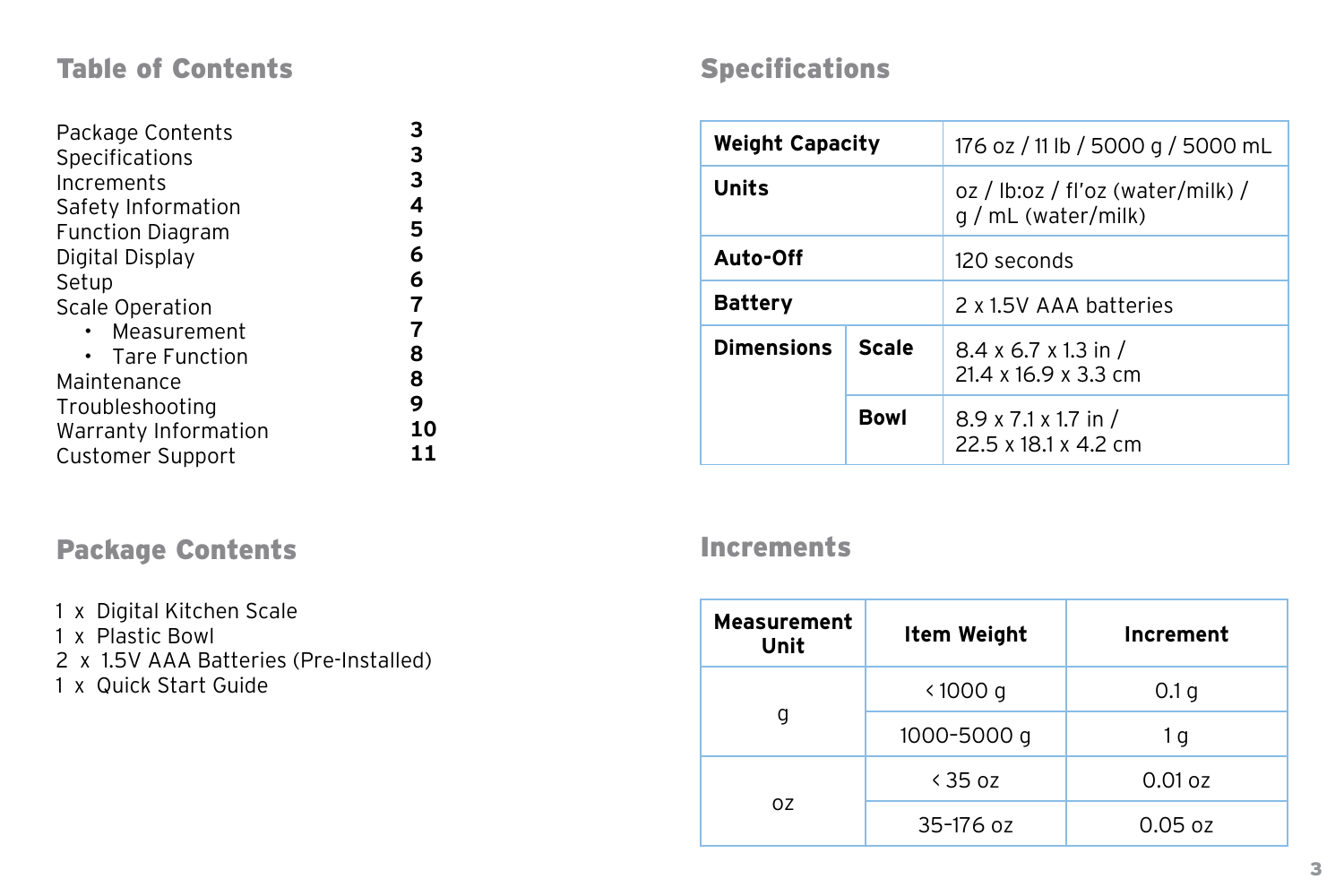# **Safety Information READ AND SAVE THESE INSTRUCTIONS**

**To avoid damage to this scale, please read and follow all instructions and safety guidelines in this manual.**

### **Scale**

- **Do not** exceed the 11 lb / 5000 g weight capacity, as this will damage the scale. An error indicator will appear on the LCD display if the limit is exceeded.
- **Do not** immerse the scale in water or any liquid. If liquid is spilled on the digital display or buttons, immediately wipe the scale dry with a soft cloth to avoid internal damage.
- Handle with care. This scale is not intended for commercial or heavy-duty use.
- Keep the scale in a cool, dry place. Avoid

exposure to damp environments or extreme temperatures.

• Household use **only**.

#### **Batteries**

- **Do not** mix new and old batteries.
- If the low battery indicator (" $\lfloor \pi \rfloor$ ") appears on the display, replace the batteries.
- If the scale is not in use for an extended period of time, remove the batteries to conserve battery life and extend the lifetime of the scale.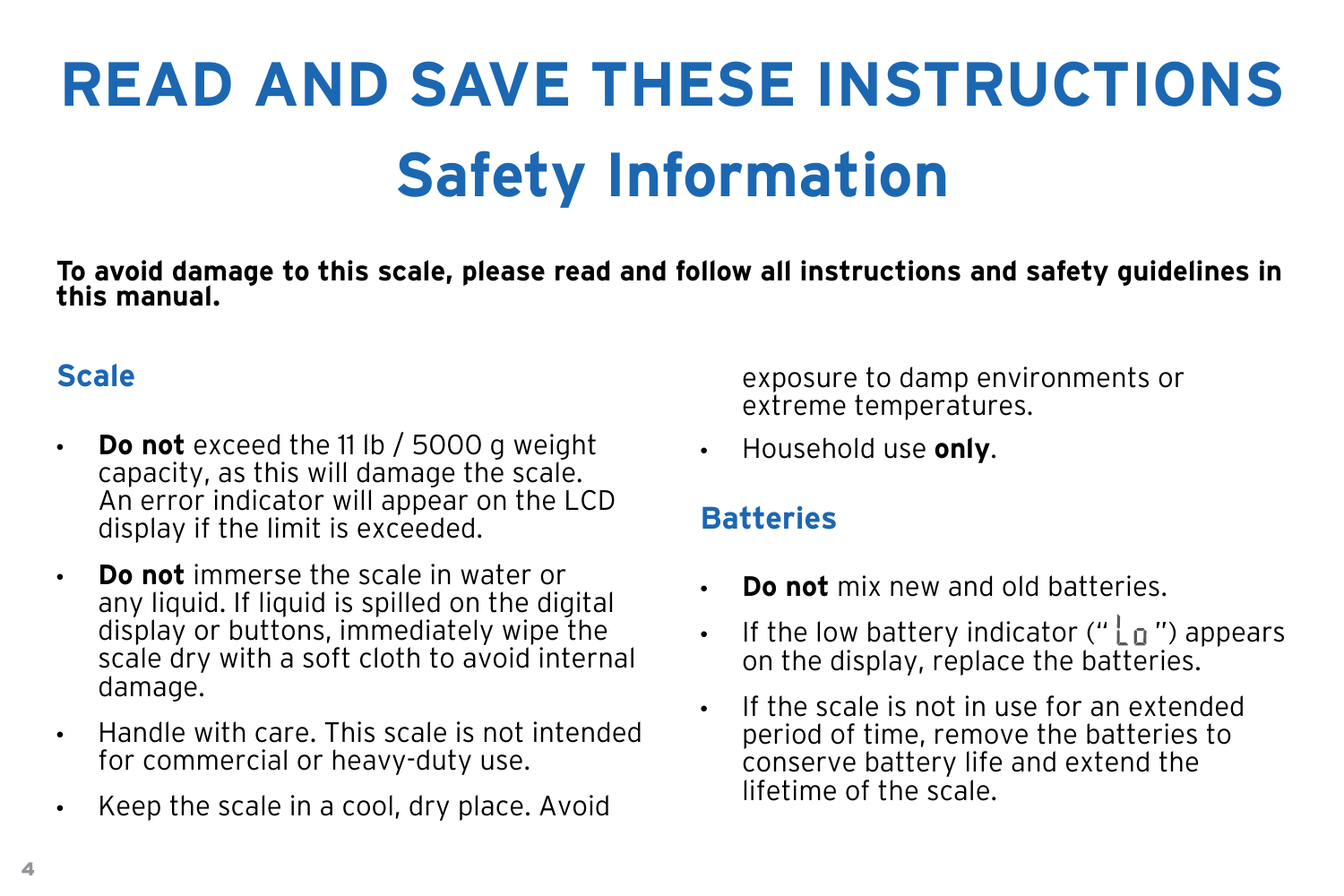## Function Diagram

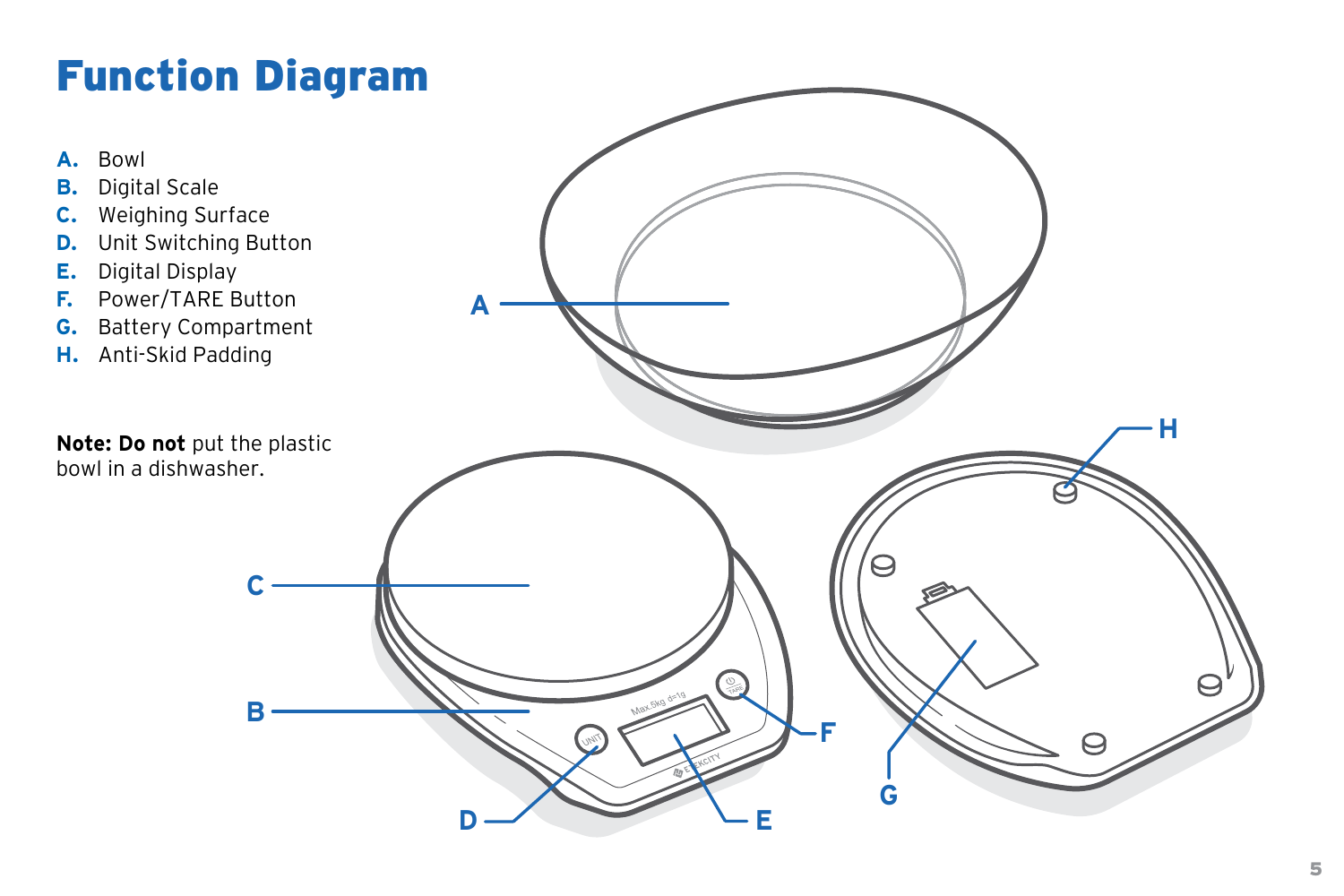## **Digital Display Setup**

- **A.** Tare Function
- **B.** Weight Measurement
- **C.** Negative Weight Value
- **D.** Weighing Mode
- **E.** Measurement Unit



- **1.** Remove rubber pieces around the scale before using.
- **2.** Open the battery compartment on the underside of the scale.
- **3.** Remove the insulation strip to activate the batteries. *[Figure 1.1]*
- **4.** Replace the battery cover.
- **5.** Press  $\frac{\omega}{\tau_{\text{NE}}}$  to turn on the scale.

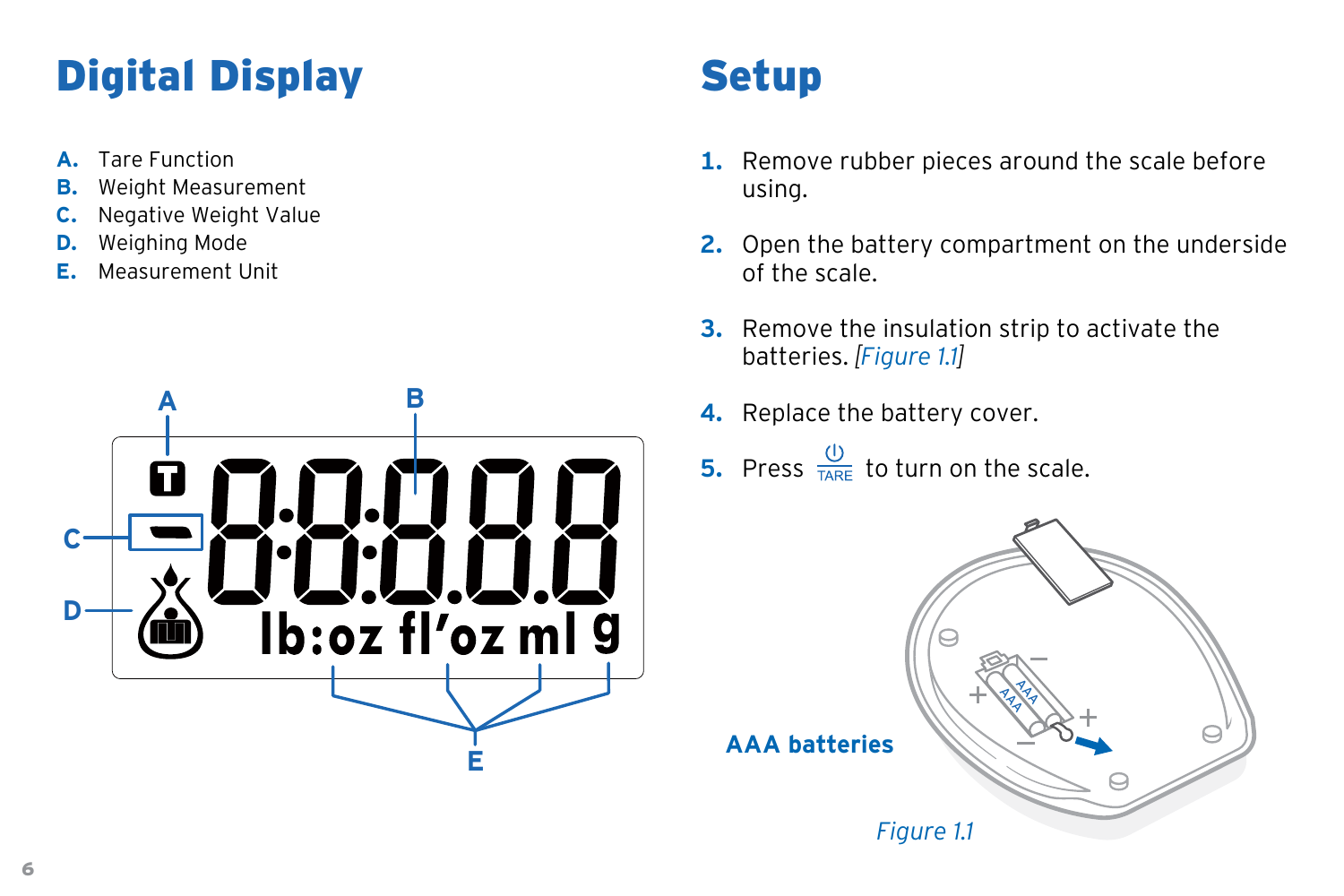## Scale Operation

- For accurate results, always place the scale on a hard, dry, flat surface, and keep the scale away from dirt, dust, vibration, wind, air currents, and electromagnetic interference.
- When you turn on the scale, choose units, or use the tare function, always wait for the scale to read "  $\prod_{i=1}^{n}$  " before attempting measurement.





m

*Figure 2.1*

### **Measurement**

- **Tips 1.** Press  $\frac{0}{1}$  to turn on the scale. Press UNIT to select your desired measuring unit, which will show at the top of the display.
	- **a. Weight:** Choose between grams ("**g**") or both pounds and ounces ("**lb:oz**").
	- **b. Volume:** Scale measures in milliliters ("**mL**") and fluid ounces ("**fl'oz**"). Select the water ( $\bullet$ ) or milk ( $\bullet$ ) option. *[Figure 2.1]*

**Note:** *If you're using the bowl or another container to hold the items or liquid you're measuring, first place the empty container on the scale. Press to tare the container's weight (see Tare Function, [page 8\)](#page-7-0)*

- **2.** Gently place your item on the scale. The display will show the weight or volume.
- **3.** Press and hold  $\frac{0}{T_{ABE}}$  for 3 seconds to turn off the scale.

#### **Note:**

- *• To reset the scale, remove all weight from the platform and press*  $\frac{0}{\sqrt{2}}$ .
- *• To conserve battery power, the scale will automatically turn off after 2 minutes of inactivity.*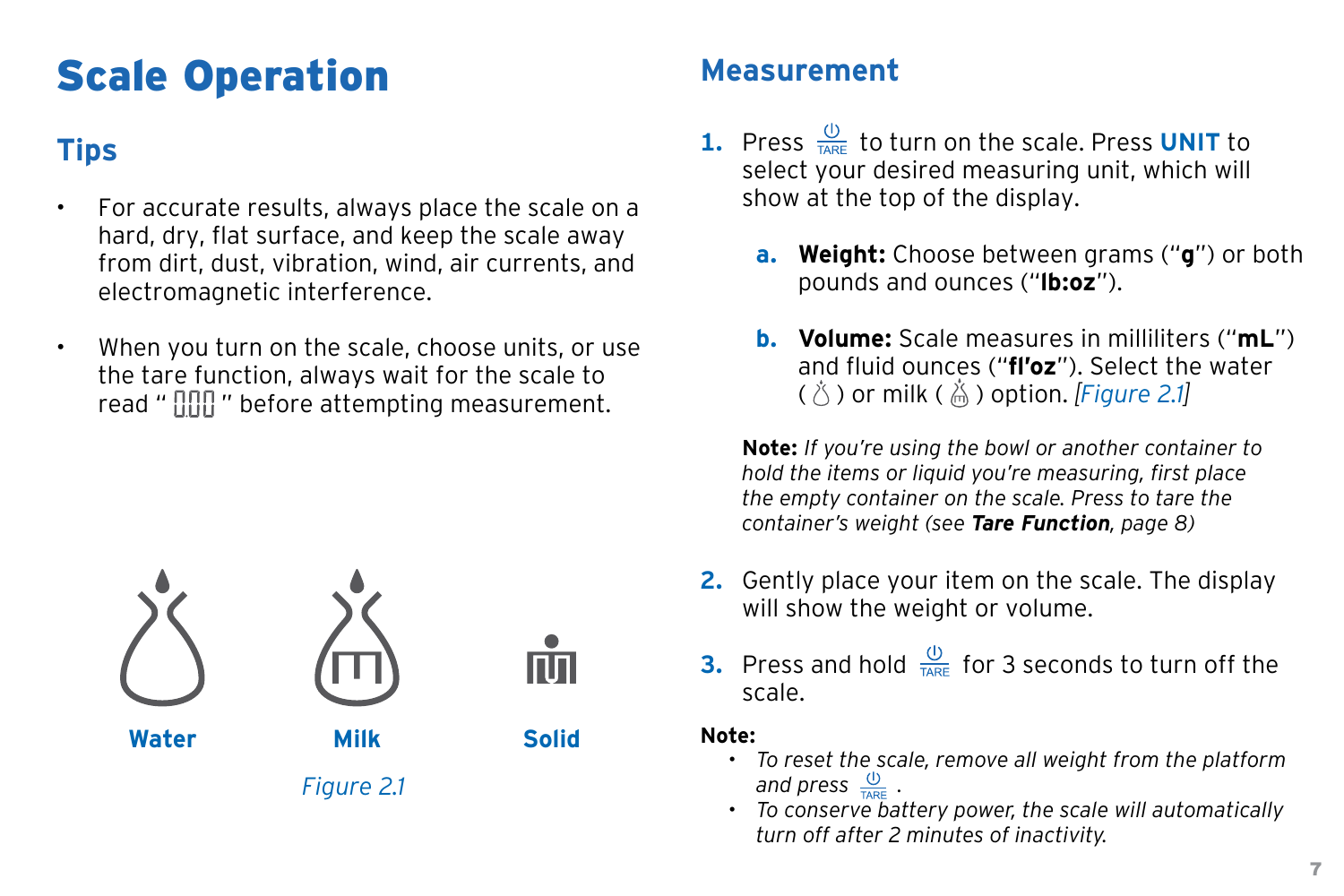#### <span id="page-7-0"></span>**Tare Function**

Whenever you measure items or liquids inside the included bowl, you can use the tare function to remove the bowl's weight from the final measurement. You can also use other containers in place of the bowl.

- **1.** Place the bowl on the scale. The display will show the bowl's weight. *[Figure 3.1]*
- **2.** Press  $\frac{0}{\text{TRE}}$ . The display will show "  $\frac{0}{100}$ " again. *[Figure 3.2]*



- **3.** Place liquid or items in the bowl. The scale will measure the liquid or items without including the weight of the bowl. *[Figure 3.3]*
- **4.** When you're done, reset the scale by removing all weight and pressing  $\frac{0}{\pi}$  again.



## Maintenance

- Use a slightly damp cloth to clean the surface of the scale, followed by a dry, soft cloth to wipe away any moisture.
- You can use a dry, soft cloth to wipe dust off the scale.
- **Do not** wash the plastic bowl in the dishwasher. Hand wash **only**.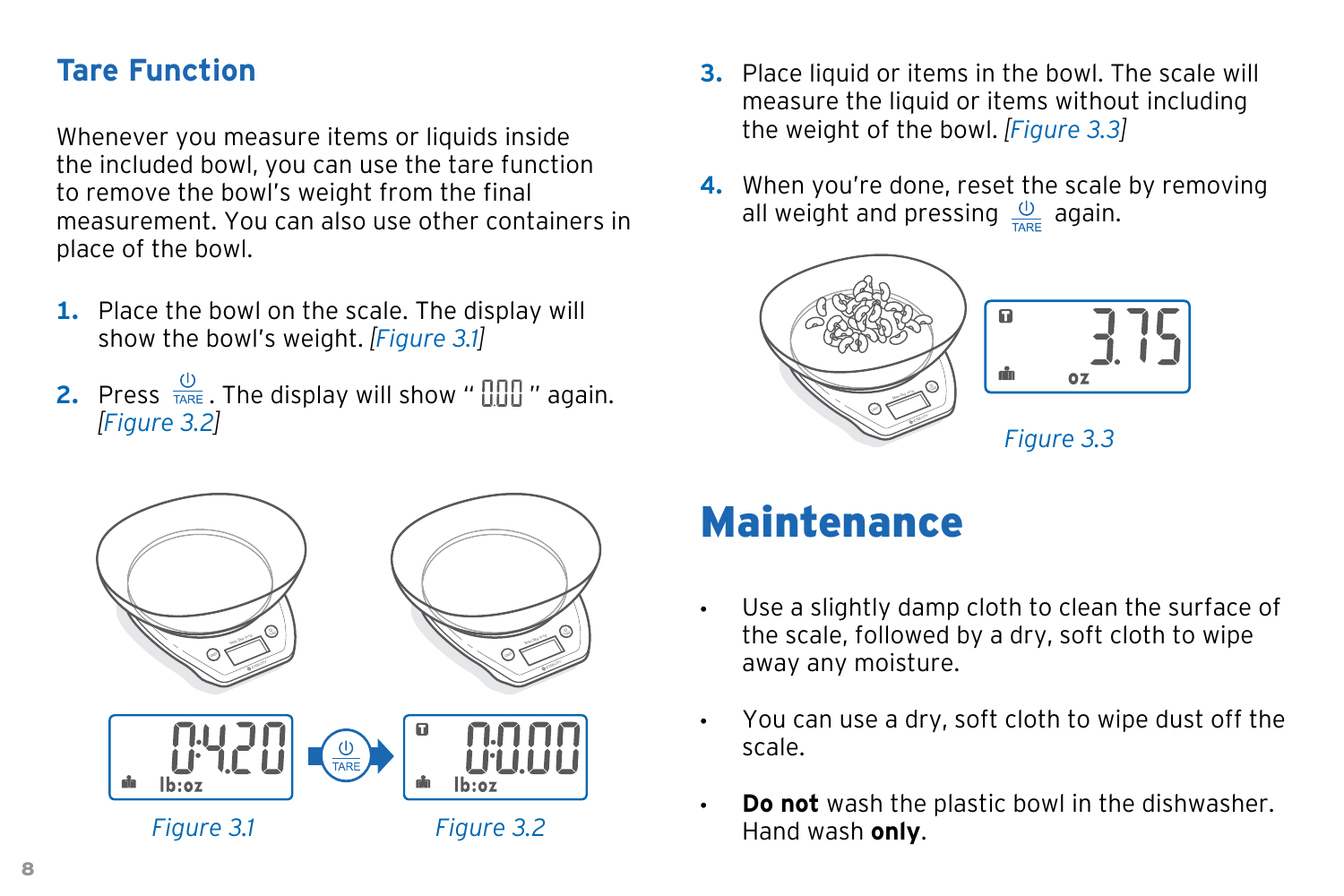## Troubleshooting

| <b>Problem</b>          | <b>Possible Solution</b>                                                                                                  |
|-------------------------|---------------------------------------------------------------------------------------------------------------------------|
| LCD display shows "Lo". | Battery power is low. Install 2 new 1.5V AAA batteries.                                                                   |
| Scale does not turn on. | Batteries may not be properly installed. Insert batteries under the correct<br>polarity as marked in battery compartment. |
|                         | Battery power is low. Install 2 new 1.5V AAA batteries.                                                                   |
| Display shows "Err".    | Maximum weight capacity has been exceeded. Remove items from scale to<br>avoid damage.                                    |
| Reading is inaccurate.  | Scale may not be level. Place scale on a level surface.                                                                   |
|                         | Reset the scale's tare measurement, making sure it reads "O" before<br>measuring (see Tare Function, page 8).             |

If your problem is not listed, please contact **Customer Support** [\(page 12](#page-11-0)).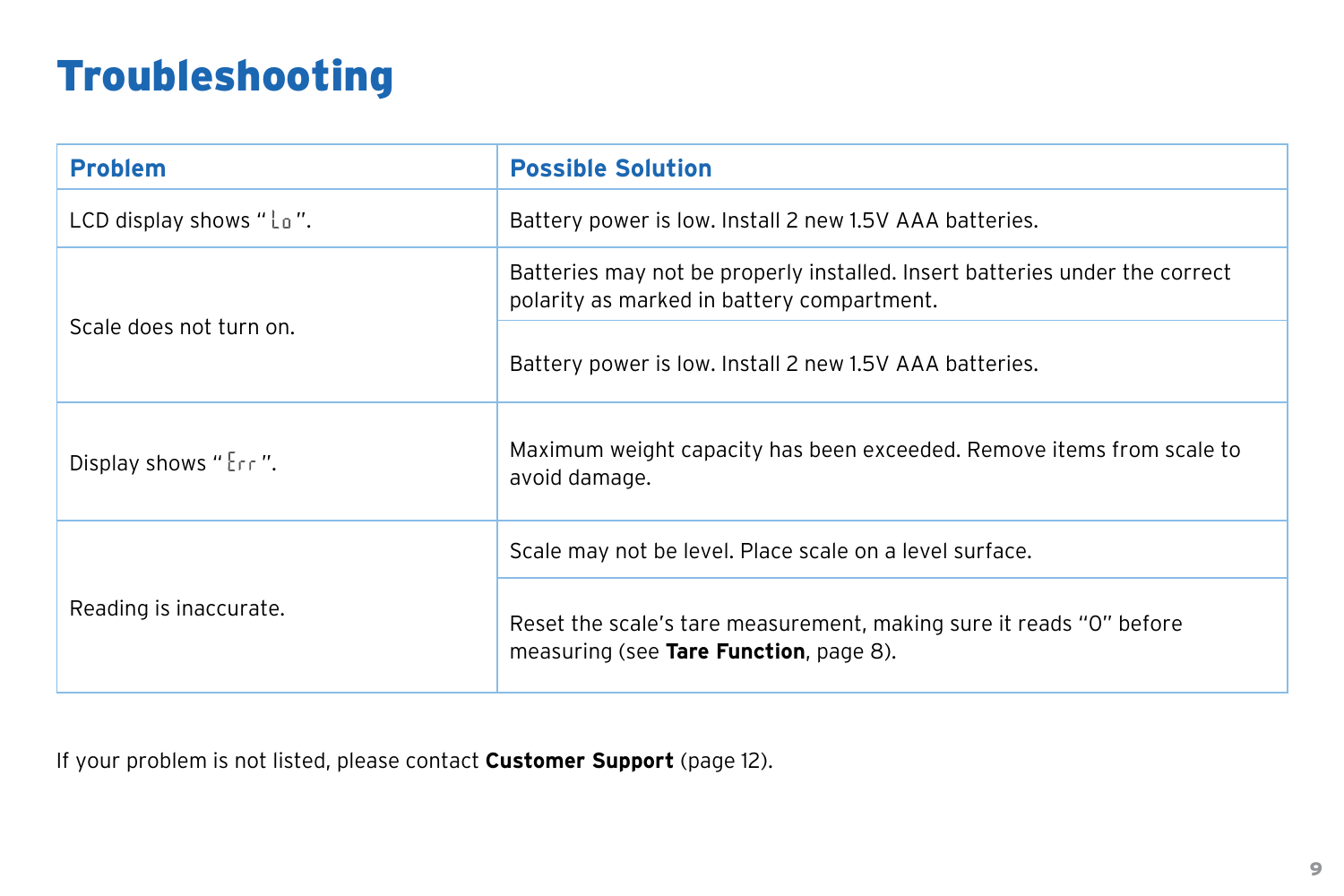## Warranty Information

| <b>Product Name</b>                                                                                  | Digital Kitchen Scale |  |
|------------------------------------------------------------------------------------------------------|-----------------------|--|
|                                                                                                      | Model EK5250          |  |
| For your own reference, we strongly recommend that you<br>record your order ID and date of purchase. |                       |  |
| Order ID                                                                                             |                       |  |
| Date of Purchase                                                                                     |                       |  |

#### **Terms & Policy**

Etekcity Corporation ("Etekcity") warrants this product to the original purchaser to be free from defects in material and workmanship, under normal use and conditions, for a period of **2 years** from the date of original purchase.

Etekcity agrees, at our option during the warranty period, to repair any defect in material or workmanship or furnish an equal product in exchange without charge, subject to verification of the defect or malfunction and proof of the date of purchase.

#### **There is no other express warranty. This warranty does not apply:**

- If the product has been modified from its original condition;
- If the product has not been used in accordance with directions and instructions in the user manual;
- To damages or defects caused by accident, abuse, misuse or improper or inadequate maintenance;
- To damages or defects caused by service or repair of the product performed by an unauthorized service provider or by anyone other than Etekcity;
- To damages or defects occurring during commercial use, rental use, or any use for which the product is not intended;
- To damages or defects exceeding the cost of the product.

Etekcity will not be liable for indirect, incidental, or consequential damages in connection with the use of the product covered by this warranty.

This warranty extends only to the original consumer purchaser of the product and is not transferable to any subsequent owner of the product regardless of whether the product is transferred during the specified term of the warranty.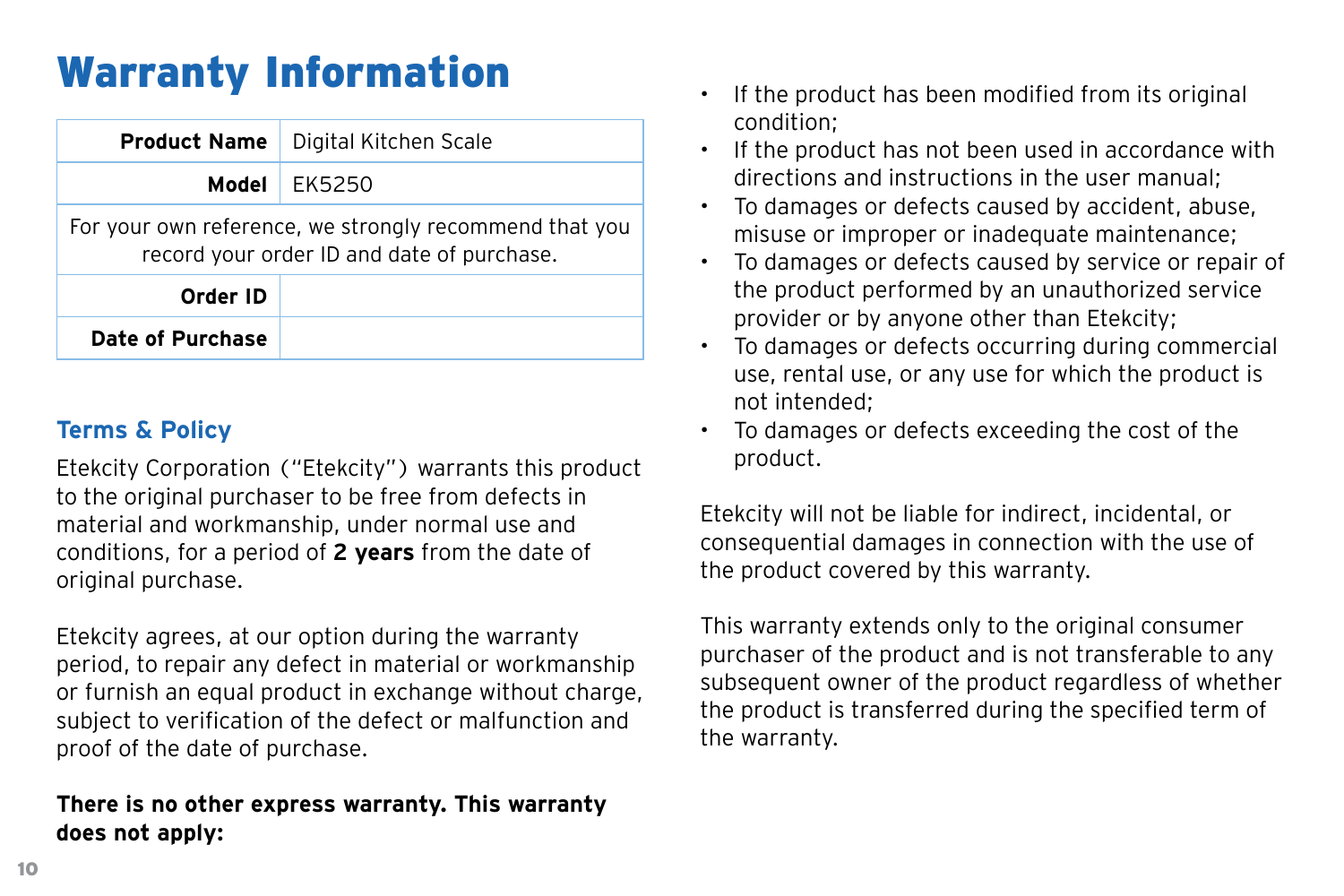This warranty does not extend to products purchased from unauthorized sellers. Etekcity's warranty extends only to products purchased from authorized sellers that are subject to Etekcity's quality controls and have agreed to follow its quality controls.

All implied warranties are limited to the period of this limited warranty.

This warranty gives you specific legal rights and you may also have other rights which vary from state to state. Some states do not allow the exclusion or limitation of incidental or consequential damages, so the above limitation or exclusion may not apply to you.

If you discover that your product is defective within the specified warranty period, please contact Customer Support via **support@etekcity.com**. **DO NOT** dispose of your product before contacting us. Once our Customer Support Team has approved your request, please return the product with a copy of the invoice and order ID.

Every Etekcity product automatically includes a 2-year warranty. To make the customer support process quick and easy, register your product online at www.etekcity.com/warranty.

This warranty is made by:

Etekcity Corporation 1202 N. Miller St., Suite A Anaheim, CA 92806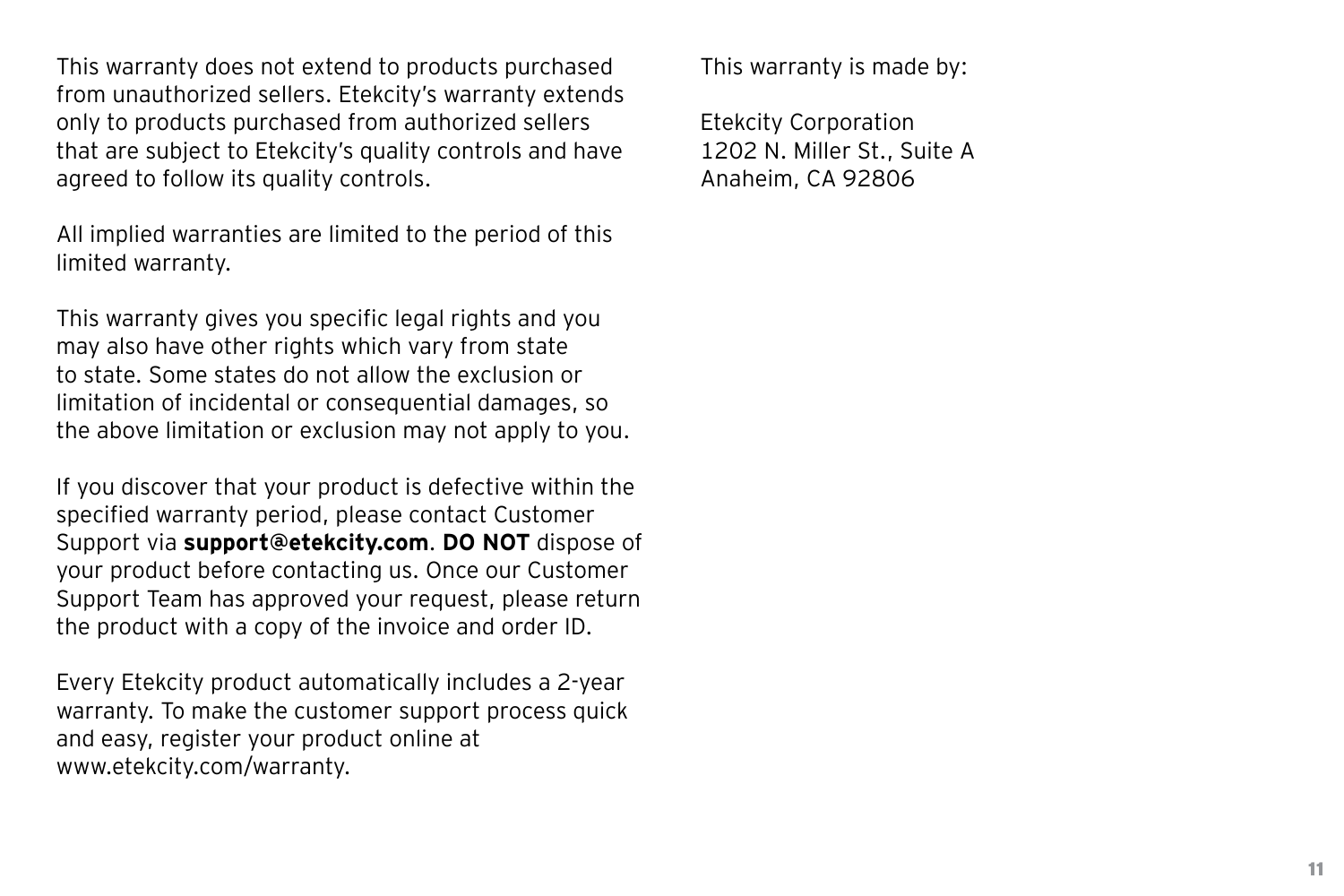## <span id="page-11-0"></span>Customer Support

If you have any questions or concerns about your new product, please contact our helpful Customer Support Team.

#### **Etekcity Corporation**

1202 N. Miller St., Suite A Anaheim, CA 92806

**Email:** support@etekcity.com **Toll-Free:** (855) 686-3835

### Support Hours

Monday - Friday 9:00 am - 5:00 pm PST/PDT

*\*Please have your invoice and order ID ready before contacting Customer Support.*